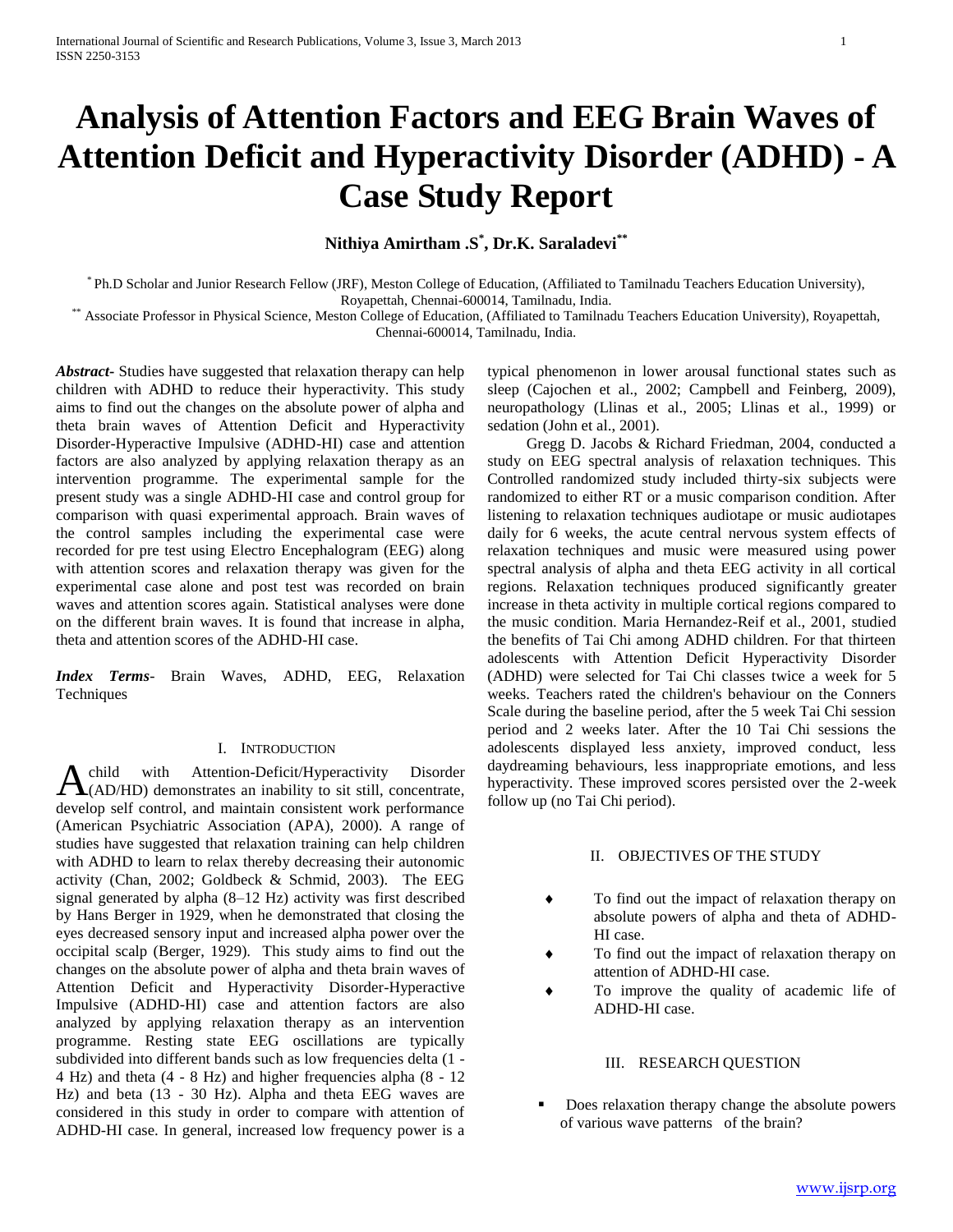Does relaxation therapy improve the attention of ADHD-HI case?

#### IV. DESIGN OF THE STUDY

Out of 150 slow learners (age range 14 - 17 years) 15 ADHD-HI students were chosen, from which eight ADHD-HI students were randomly selected from special school for learning disabled and they are called as control group. Initially Simple Random Sampling Technique was adopted for control samples' selection and Selective Sampling Method was used to select the Experimental Sample. Subjects were free from medical and sleep disorders as determined by history, physical examination, biochemical screening tests, electrocardiograms, and psychological screening questionnaires. Quasi-Experimental design is used for the study. Under that Single Case pre test and post test having control group design is framed for the present study. In order to measure their brain waves permission had been requested from the school authorities and parents of the selected students. After receiving the permission, Electro Encephalogram was recorded for all the students to measure their brain activation waves, attention scores were measured using the attention questionnaire of Johann M. Schepers, 2007 and these values were considered as pre test values. After that, one student had

been taken randomly from the control group as a case for present research. Relaxation therapy was given to the single case for about a month. Post-test was recorded on brain waves while doing relaxation therapy for the experimental case at the end of the intervention programme and attention scores were also measured. A method proposed by Crawford and Howell (1998) that treats the control sample statistics as sample statistics (Crawford & Garthwaite, 2002) is used to compute the significance of difference between pre test and post test of the ADHD-HI case.

Attention Scores were measured using the Attention Questionnaire of Johann M. Schepers, 2007 which is the revised and extended version of De W Vos & Schepers, 1993. It deals with the factors of concentration ability, arousal and distractibility. There are totally 60 items in this attention questionnaire (Concentration Ability- 29 items; Arousal-21 items; Distractibility-10 items) and are measured using a seven point scale. Reliabilities of concentration ability, arousal and distractibility are 0.886, 0.757 and 0.863 respectively and validity of these three factors is 0.9412, 0.8700 and 0.9290 respectively.

#### V. STATISTICAL ANALYSES AND RESULTS

| Case<br>Category | <b>Control</b><br>Group<br>N | <b>Brain</b><br><b>Waves</b> | <b>Pre Test</b><br><b>Mean</b> | <b>Post Test</b><br><b>Score</b> | <b>Theta/Alpha</b><br><b>Ratio(Pre Test)</b> | Theta/Alpha<br><b>Ratio (Post Test)</b> |
|------------------|------------------------------|------------------------------|--------------------------------|----------------------------------|----------------------------------------------|-----------------------------------------|
| <b>ADHD-HI</b>   | 8                            | <b>Alpha</b>                 | 417.65                         | $1103.68$ ****                   |                                              |                                         |
|                  |                              | <b>Theta</b>                 | 543.40                         | $2662.22***$                     | 1.30                                         | 2.41                                    |

**Table 1: Differentiation of pre and post test absolute power of Alpha and Theta from ADHD-HI Case**

**P \* < 0.05, P\*\* < 0.01, P\*\*\* < 0.001, P\*\*\*\* < 0.000**

It is clear from the table 1 that the calculated 't' values of ADHD-HI Case are significantly greater than that of the table 't' values ( $p<0.000$ , N=8) for alpha and theta. Hence it is proved that there are significant differences between Pre Test and post test scores of alpha and theta brain waves of ADHD- HI Case before and after applying Relaxation Therapy. Increased theta/alpha ratio is also observed in post test score compared to the pre-test in ADHD-HI case after relaxation therapy.



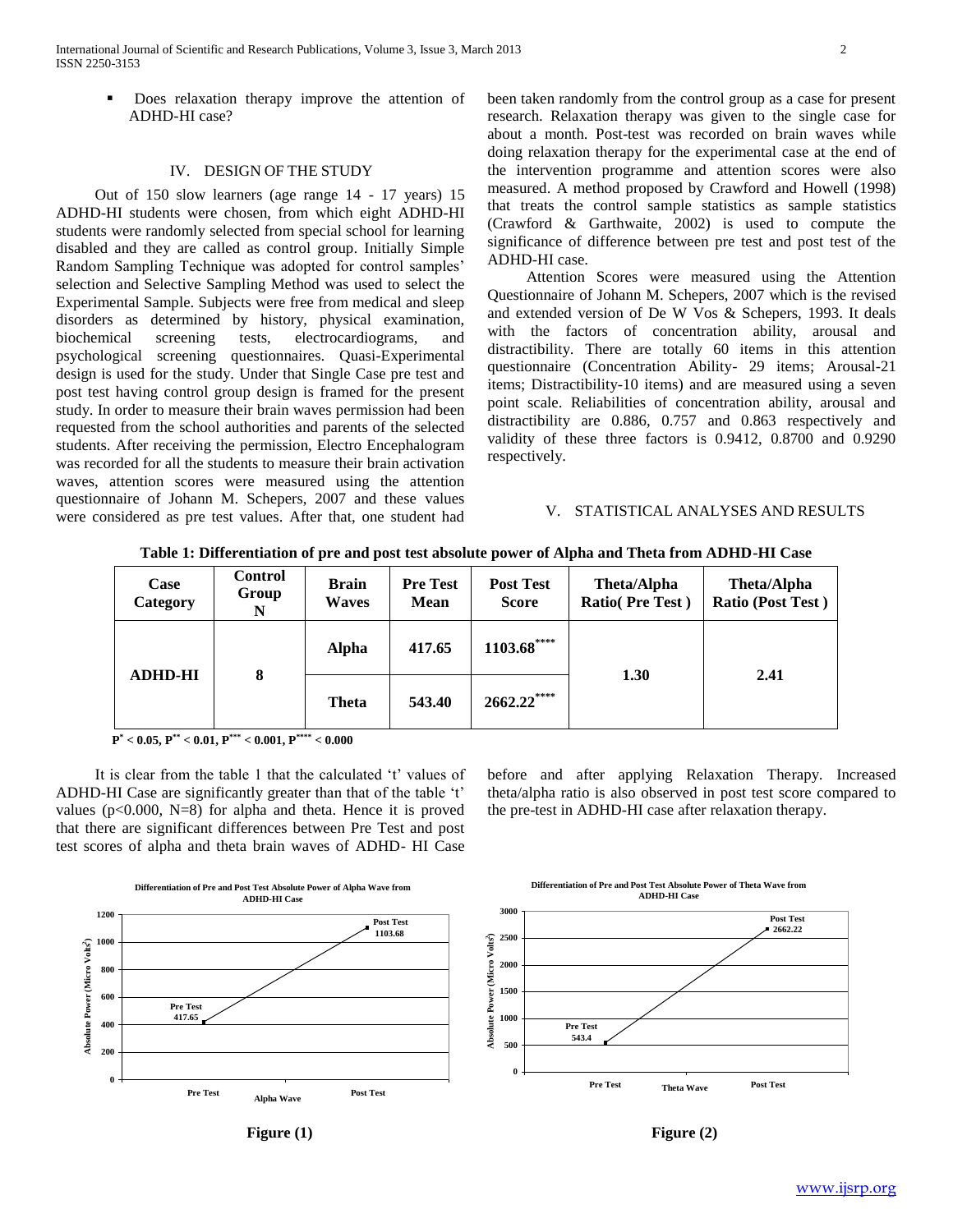**Figure (1):** Shows Differentiation of Pre and Post Test Absolute Power of Alpha Wave from ADHD-HI Case

 **Figure (2):** Shows Differentiation of Pre and Post Test Absolute Power of Theta Wave from ADHD-HI Case

The above result is supported by the following studies. EEG studies have used these methods to limn the neurophysiological changes that occur in meditation (Rael Cahn & John Polich, 2006). (Lagopoulos et al., 2009) observed alpha power increase over the posterior regions. Alpha power increase is one of the more consistent findings about meditation state effects: alpha is generally associated with relaxation (Aftanas & Golocheikine, 2001). The most dominant effect standing out in the majority of studies on meditation is a state-related slowing of the alpha rhythm (8–12 Hz) in combination with an increase in the alpha power (Hirai, 1974). These findings were relatively robust, because they did not depend on either a certain meditation tradition or the experience of the mediators. (Anand et al., 1961) worked with Raj yoga meditation type having the experimental design of  $(N=6)$  and rest vs. meditation) showed that increased alpha power during Samadhi in meditation state. (Travis, 1991) studied with Transcendental Meditation (TM) type having Long Transcendental Meditation and Short Transcendental Meditation design (N=20), showed that increased alpha power in their meditation traits. (Lee et al., 1997) analyzed with Qigong meditation type having Rest and meditation group (N=13) showed increased alpha power in their states. There was a significant increase in alpha power in the meditation condition compared to the rest condition, when averaged across all brain regions, and it was found that alpha was significantly greater in the posterior region as compared to the frontal region (Lagopoulos, 2009).

The most consistent finding is increased theta activity during relaxation therapy (Banquet, 1972, 1973; Corby, Roth, Zarcone, & Kopell, 1978; Fenwick, Donaldson, & Gillis, 1977; Hebert & Lehman, 1977; Jacobs & Lubar, 1989; Kasamatsu & Hirai, 1966; Stigsby et al., 1981; Wallace, 1970; Wallace, Benson, &Wilson, 1971; Warrenburg, Pagano, & Hlastala, 1980). Several researchers have also drawn parallels between increase in theta activity during relaxation therapy, Stage 1 sleep, and the hypnagogic state (Elson, Hauri, & Conis, 1977; Fenwick et al., 1977). Increased frontal theta power from Begin to end of the relaxation period was observed. The relaxation therapy group exhibited a significantly greater increase in central theta power from Begin to end of the relaxation period compared to the music group,  $F(1, 31) = 9.54$ ,  $p < .0043$ . The relaxation therapy group exhibited a significantly greater increase in parietal theta power from Begin to end of the relaxation period compared to the music group,  $F(1, 31) = 8.66$ ,  $p < .0127$ . The relaxation therapy group exhibited a significantly greater increase in occipital theta power

from Begin to end of the relaxation period compared to the music group,  $F(1, 31) = 5.59$ ,  $p < .0246$  (Gregg & Richard, 2004). Studies reported increased theta EEG activity during the practice of relaxation therapy (Banquet, 1972, 1973; Corby et al., 1978; Fenwick et al., 1977; Hebert & Lehman, 1977; Jacobs & Lubar, 1989; Kasamatsu & Hirai, 1966; Stigsby et al., 1981; Wallace, 1970; Wallace et al., 1971; Warrenburg et al., 1980. EEG studies have widely reported increased theta activity during meditation (Aftanas &Golosheikine 2001, 2002; Jacobs & Lubar 1989). Significantly increased theta power was found for the meditation condition when averaged across all brain regions. On closer examination, it was found that theta was significantly greater in the frontal and temporal-central regions as compared to the posterior region (Lagopoulos, 2009).

#### **Frequency Maps**



#### **Figure (3)**

 **Figure (3):** Shows the Pre and Post Test Frequency Map of Alpha and Theta Waves of ADHD-HI Case

Egner et al. (2002) studied with alpha theta training on experimental group and mock feedback group and found that Theta/Alpha ratio increased in experimental group. Both the experimental and mock feedback group showed increased relaxation after treatment. Batty et al. (2006) investigated with alpha theta training and found that Theta/Alpha ratio increased in experimental group.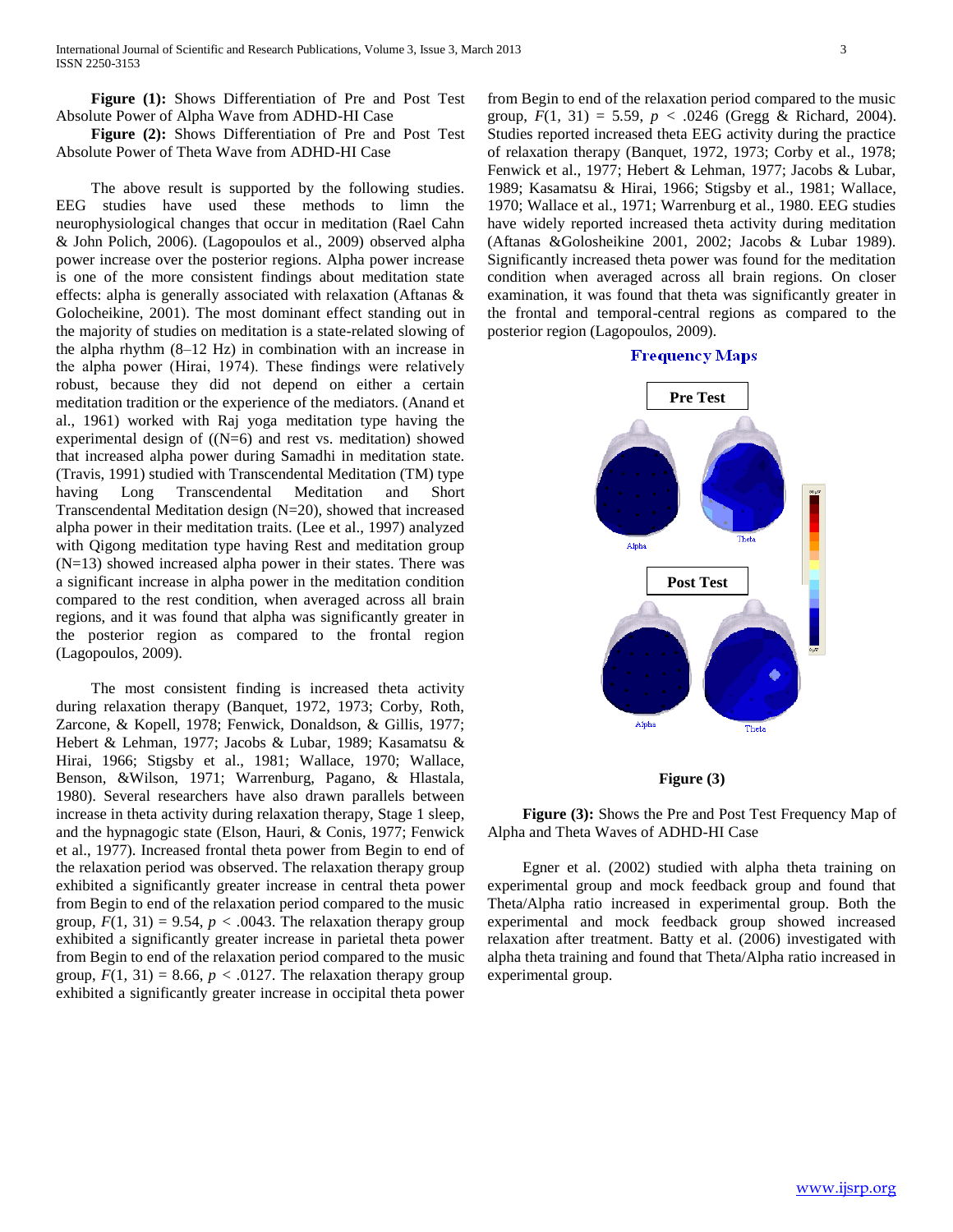| <b>Variable</b>  | N | Problem        | <b>Dimensions</b>            | Pre Test<br><b>Mean</b> | <b>Post Test</b><br><b>Score</b> |
|------------------|---|----------------|------------------------------|-------------------------|----------------------------------|
| <b>Attention</b> | 8 | <b>ADHD-HI</b> | <b>Concentration Ability</b> | 100.75                  | $145***$                         |
|                  |   |                | <b>Arousal</b>               | 76.25                   | $60***$                          |
|                  |   |                | <b>Distractibility</b>       | 28.13                   | $15$ <sup>**</sup>               |
|                  |   |                | <b>Total Attention</b>       | 205.13                  | $220^*$                          |

**Table 2: Differentiation of Pre and Post test of Factors of Attention Scores and the Total Attention Score in ADHD-HI Case**

**P \* < 0.05, P\*\* < 0.01, P\*\*\* < 0.00, P\*\*\*\* < 0.000**

It is clear from the table 2 that the calculated 't' values of ADHD-HI Case are significantly greater than that of the table 't' values ( $p<0.000$ , N=8) for concentration ability, for Arousal  $(p<0.00, N=8)$ , for Distractibility  $(p<0.01, N=8)$  and for total

attention ( $p<0.05$ , N=8). Hence it is proved that there are significant differences between Pre Test and post test scores of concentration ability, arousal, distractibility and total attention scores of ADHD- HI Case before and after applying Relaxation Therapy.



Figure (4) Figure (5)

**Figure (4):** Shows Differentiation of Factors of Attention in Pre-Test Mean Scores of ADHD-HI Case

 **Figure (5):** Shows Differentiation of Factors of Attention in Post-Test Scores of ADHD-HI Case

One recent study has demonstrated improved attention and cognition with reduced anxiety and depression after an 8 week mindfulness training program (Zylowski et al., 2008). An another study demonstrated increased concentration and decreased hyperactivity after children with ADHD received 15 minute massages for 10 consecutive school days (Khilnani et al., 2003). A recent exploratory study conducted at a private school reported in current issues in Education stated that the use of meditation can be beneficial to 11 to 14 year old students diagnosed with ADHD (Robert Myers, 2010). The video game used biofeedback

technology and combined relaxation techniques reported by Chang (1991) and Margolis, such as the use of meditation procedures, abbreviated relaxation methods, and visual images and auditory stimulus. Participants in this study took great interest and were stimulated with the therapy, through the video game format. Further research however, needed to explore long term effects of biofeedback on a greater number of participants, as it had been shown to have the ability to teach skills that can help in improving concentration and attention to tasks and activities, and may also help to reduce the core symptoms of AD/HD. Findings from previous research studies have shown that the use of yoga and meditation to have positive benefits for children with AD/HD in improving concentration, classroom behaviours, and emotional developments (Harrison, Manocha, & Rubia, 2004). Similarly, the use of neurofeedback has shown improvements in AD/HD symptoms and related behaviours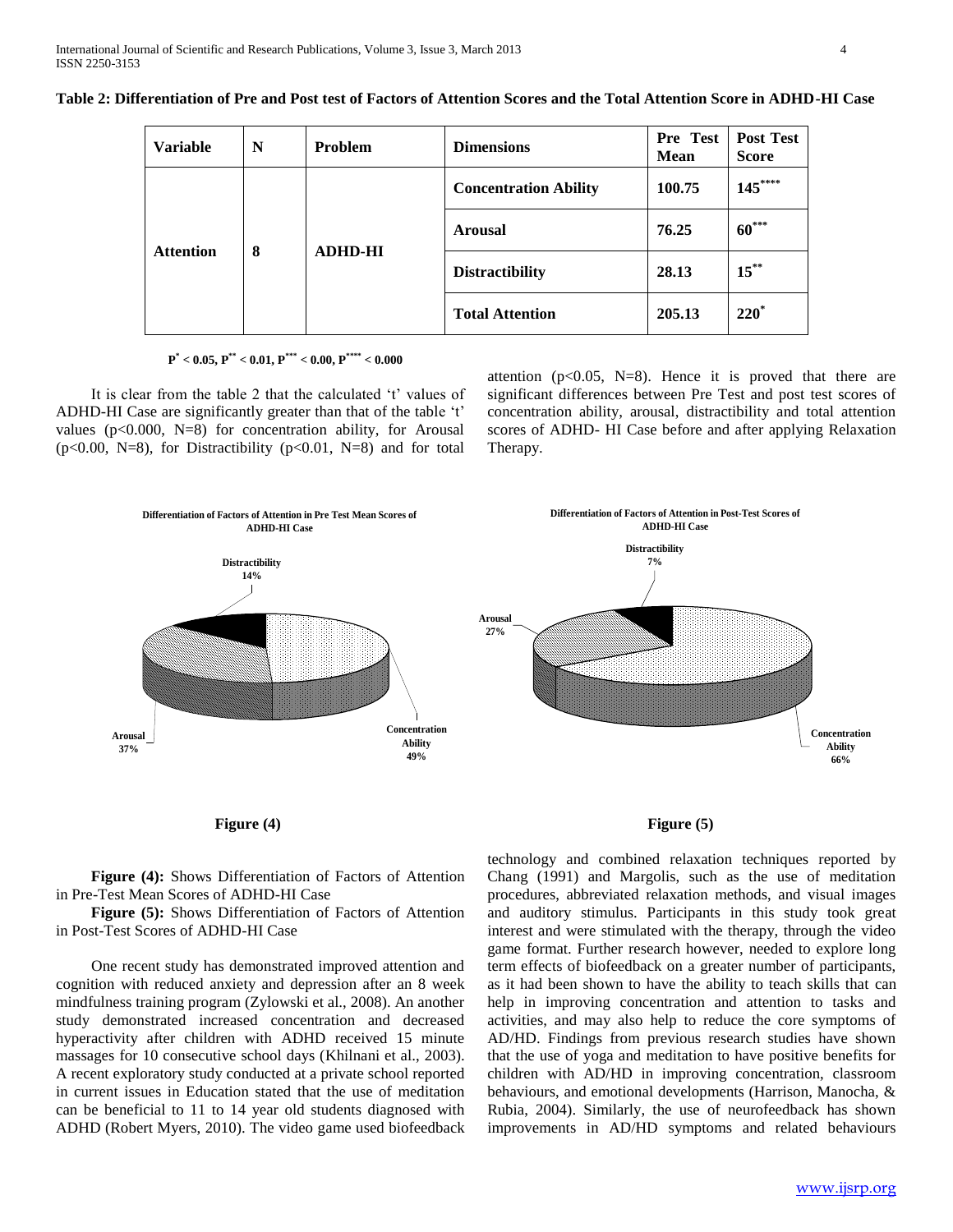(Fuchs et al., 2003). Yoga and relaxation techniques can help improve students' classroom behaviors. Peck et al. (2005) implemented a yoga intervention program that included meditation for a group of elementary students that had been sent to the school psychologist's office for attention problems, even though the students were not diagnosed with ADHD (Attention Deficit Hyperactivity Disorder). The program was reported to decrease students' hyperactivity, inattention and anxiety. A program that consisted of positive touch, yoga, breathing and relaxation was used on a group of students that were at risk for exclusion from their classrooms because of behavioral and emotional problems. The program improved the students' listening skills, attention span, and relaxation while decreasing their fidgeting. The findings of the present study are in line with the above results.

## VI. DISCUSSION

The present research study shows that relaxation therapy increases concentration, relaxed feeling, increased attention and reduced anxiety. Similar findings were observed in various studies. Benson (1975) showed relaxation response involves bodily changes when one experiences deep muscle relaxation. This response is a naturally occurring measure against overstress bringing the body back to a healthier balance. Focusing on the breath is a simple and effective way to achieve concentration, awareness and relaxation. Research indicates that incorporating stress reduction programs into the school curriculum is associated with improvement of academic performance, selfesteem, mood, concentration and behavior problems (Ballinger & Heine, 1991; Dendato & Diener, 1986; Kiselica, Baker, Thomas & Reedy, 1994; Napoli, 2002; Shillingford & ShillingfordMackin, 1991). Another study of third, fourth and fifth-grade students found that children who participated in mindfulness training reported positive changes in behavior, mood, and attitude after being taught to pay attention to their breath (Napoli, 2002). Children in this study also reported feeling more relaxed, experiencing reduced tension and anxiety. Reductions in problem behaviour, increased attention span and greater internal locus of control are other potential benefits of relaxation therapy. It should be noted, however, that these skills need to be practiced regularly for continued effect (Klein & Deffenbacher, 1977; Donney & Poppen, 1989; Raymer & Poppen, 1985; Dynn & Howell, 1982). Mindfulness meditation may also improve behavioural and neurocognitive impairments in adolescents and adults with ADHD (Chan, 2002; Goldbeck & Schmid, 2003). The effects of yoga have been associated with altered brain wave states, with specific increases in medium frequency and low beta ranges, which are related to concentration, perception, alertness, and attention (Aftanas & Golocheikine, 2001, 2002). According to the researchers, "the meditation technique has potential to improve attention, behavioral regulation, and executive function by naturally reducing stress and anxiety and improving brain functioning". Relaxation training has been known for sometime to provide benefits, and Robert Myers is using this technique along with others since '80s to help kids with ADHD (Robert Myers, 2010). In order to increase children's capacity to pay attention is the goal of mindfulness training; yet, there are other residual benefits

that have been found. The hand-full of programs that have been implemented incorporating mindfulness with children have shown success in reducing anxiety and disruptive behavior, and improved concentration and self-control in children (Feindler, Marriott, & Iwata, 1984; Fluellen, 1996; Ryan, 2000). As evidenced by numerous studies, the positive effects of relaxation training in children include decreased dysfunctional behaviour, reduced stress and anxiety levels, alleviated headaches, encouraged reading achievement, improved self-concepts, and enhanced self-esteem (Margolis, 1990). (Powell, Gilchrist, & Stapley, 2008). Norlander, Moas, and Archer (2005) reported that relaxation techniques can be used to lower classroom noise and increase students' concentration.

As a result of the present research findings increase in alpha power by relaxation therapy in ADHD-HI case is because of the internal mental operations thereby relaxed and internal attention of the case has increased. The similar findings related to the present research were found in some of the previous studies. Alpha oscillations are known to arise from an increase of internal attention (Ray & Cole, 1985) which of course does not only occur due to meditation. Various studies showed an increase of alpha power related to internally driven mental operations, like the imagery of tones (Ray & Cole, 1985; Cooper et al, 2003; Cooper et al, 2006) or working memory retention and scanning (Jensen, 2002; Klimesch, 1999). Increase in alpha power was often observed when meditators are evaluated during meditating compared with control conditions (Aftanas & Golocheikine, 2001; Anand, Chhina, & Singh, 1961; Arambula, Peper, Kawakami, & Gibney, 2001). Several EEG meditation studies reported sleeplike stages during meditation with increased alpha power (Pagano, Rose, Stivers, & Warrenburg, 1976; Younger, Adriance, & Berger, 1975). The association between alpha changes and cortical activation had been assessed with combined EEG and fMRI–PET studies, with increased alpha power related to decreased blood flow in inferior frontal, cingulate, superior temporal and occipital cortices (Goldman, Stern, Engel, & Cohen, 2002; Sadato et al., 1998).

The results of the present study prove that reduction in cortical arousal leads theta power increase with the intervention of relaxation therapy. Many people with high amounts of theta brainwave activity are able to "get in the zone" and stay intensely focused and motivated with one idea. Many people with ADD or ADHD attribute their success in certain areas of life to their ability to hyperfocus. Hyperfocus is a unique phenomenon that can really only be experienced in the theta brainwave range (Drew, 2008). Researchers involved in meditations have also claimed to have learned the hyperfocus ability. Increased theta power across multiple cortical regions during relaxation therapy is consistent with widespread reductions in cortical arousal (Canteros et al., 2002; Jacobs & Lubar, 1989; West, 1980). Although the therapeutic effects of relaxation therapy have traditionally been attributed to reductions in sympathetic nervous system activity (Wallace, 1970; Wallace et al., 1971), relaxation therapy may exert their primary effects through reductions in central nervous system activity (Gregg & Richard, 2004). An increase in theta activity is associated not only with decreased activity in brain arousal systems but also with the sleep-onset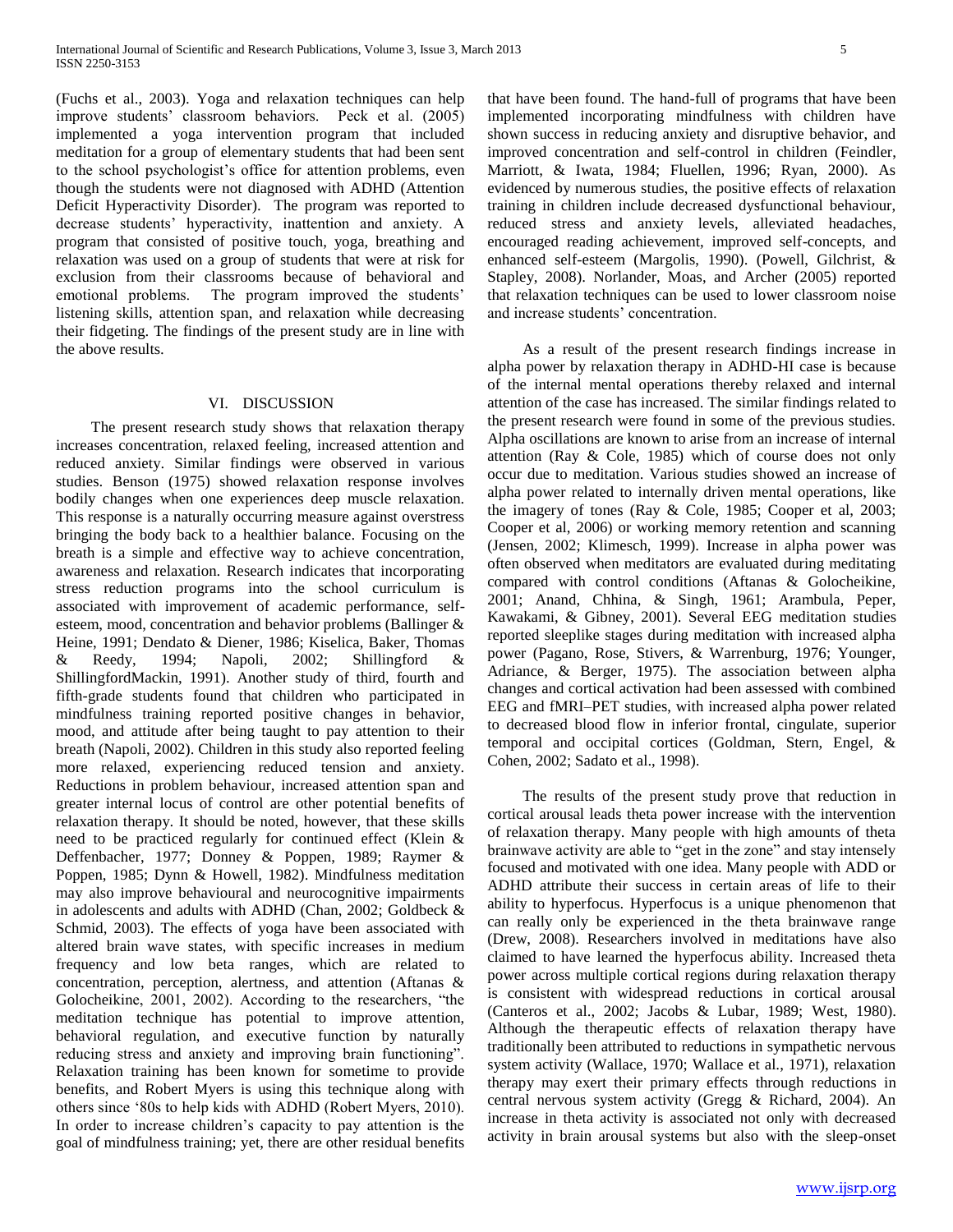process itself (Canteros et al., 2002; Rechtschafen & Kales, 1968; Schacter, 1976; West, 1980), represent a hypoactive CNS state that is similar to Stage 1 sleep. Stage 1 is the transitional state between wakefulness and sleep. It is characterized by a gradual transition from a predominant alpha pattern (relaxed wakefulness, eyes closed) to the appearance of theta intermixed with alpha, followed by the disappearance of alpha and a predominant theta frequency as measured by poly-somnography (Rechtschafen & Kales, 1968). Stage 1 sleep and other states of decreased or abolished consciousness (e.g., reverie, hypnosis) involve cortical hypo-activation, widespread deactivation of stress/arousal systems, and reduced capacity for attending to and interpreting external stimuli that favors low levels of selfconsciousness and hypnagogic/primary process/reverie mentation (Budzynski, 1976; Hobson, Pace-Schott, & Stickgold, 2000; Kutz, Borysenko, & Benson, 1985; Maquet, 2000; Schacter, 1976). Because relaxation therapy appear to induce a hypoactive CNS state that is similar in some respects to Stage 1 sleep, relaxation therapy may exert their therapeutic effects through similar mechanisms, probably as a result of a repetitive mental focus and reduced/monotonous sensory input. In a similar vein, relaxation therapy may serve as a cerebral energy conservation/restoration function by allowing the cortex to go offline from its normal activating, energy demanding role of processing complex, stressful stimuli (Jacobs, 2003). Elevated levels of theta activity are associated with alterations in CNS arousal commonly observed in meditation practitioners (Canteros et al. 2002; Jacobs & Friedman 2004). The widespread increase in theta power leads to general reductions in the brain arousal systems (Canteros et al. 2002; Jacobs & Friedman 2004). EEGbased Low-Resolution Electromagnetic Tomography Analysis (LORETA) have shown that the significantly increased theta activity during Triarchic Body-pathway Relaxation Technique(TBRT) was generated by the anterior cingulate cortex, an area that has been widely reported to be involved in attention (Asada et al. 1999; Ishii et al. 1999; Pizzagalli et al. 2003). Increased frontal midline theta during attentiondemanding tasks (Asada et al. 1999; Ishii et al. 1999) was found to be closely associated with the concentrative aspect of meditation (Aftanas & Golosheikine 2002; Dunn et al. 1999; Kubota et al. 2001; Lazar et al. 2000; Pan et al. 1994). It was found that nondirective meditation techniques alter theta and alpha EEG patterns significantly more than regular relaxation, in a manner that is perhaps similar to methods based on mindfulness or concentration (Lagopoulos, 2009).

Reduction in sympathetic nervous system activity is the result of reduction in arousal. The same findings are observed in the present research study. Sympathetic nervous system is responsible for fight or flees in time responses that get our body aroused to respond. This system works with the parasympathetic nervous system which is responsible for calming our body after the arousal (to get back to normal). Both of these are actually part (subparts) of the autonomic nervous system. But also during rest, brain activity transiently fluctuates spontaneously between states of higher or lowered arousal. With the use of eyes-open (EO) and eyes closed (EC) conditions, systematic arousal variations can be induced in the resting state. Both EEG and fMRI reflect arousal related features of resting brain state regulation. In the EEG the sensitivity is reflected by the

oscillatory compound (reviewed in (Olbrich et al., 2009; Sadaghiani et al., 2010) such as Alpha ( 10 Hz) oscillations typically reflect an "idling" state, higher frequencies  $(> 13 \text{ Hz})$ reflect an increase and lower frequencies (< 8 Hz) a decrease in arousal. Resting state fMRI features two major (and antagonistic) Resting State Networks (RSNs), they are the default mode network (DMN) (Raichle et al., 2001; Raichle and Snyder, 2007) and the attention network (ATN) (Fox et al., 2005) which activity reflects shifts along the arousal scale as their engagement relates to rest or attentional task activity. Vigilance and arousal is regulated among others by thalamic activity and thalamocortical circuitry (Llinas et al., 1998; McCormick and Bal, 1997; Steriade et al., 1993). A comprehensive study of resting state EEG–BOLD coupling covering the common spectral frequency bands and resting states has not yet been performed. Such a study is important, because the profile formed by different EEG rhythms is characteristic of different brain states and brain functions, and because eyes-open and eyes-closed states differ substantially in levels of arousal and EEG (Barry et al., 2007; Berger, 1929; Bianciardi et al., 2009; Marx et al., 2004; Marx et al., 2003) as well as in fMRI (Bianciardi et al., 2009; Marx et al., 2004; Marx et al., 2003). While the fMRI indicated increased activity during eyes-open, the EEG activity in contrast (in particular within alpha band, consistent with the classical observation of Berger, 1929) was increased during eyes-closed. This result is in line with other observations that synchronization of background EEG is often correlated with states of lower arousal or suppression of brain areas (Barry et al., 2007; Pfurtscheller, 2001), and illustrates the inverse relationship between lower frequency EEG and fMRI.

Where beta represents arousal, alpha represents nonarousal. Alpha brainwaves are slower and higher in amplitude. Their frequency ranges from 9 to 14 cycles per second. A person who has completed a task and sits down to rest is often in an alpha state. A person who takes time out to reflect or meditate is usually in an alpha state. A person who takes a break from a conference and walks in the garden is often in an alpha state. The post test results show increased alpha brain power and it is an evidence of relaxed condition and decrease arousal. The present study strongly proves that this result is in line with the similar studies.

On the left, the increased 'Theta' EEG power is clearly visible specifically in fronto-central brain areas. Satterfield and colleagues (Satterfield et al., 1973; Satterfield et al., 1971) were the first to investigate the potential use of EEG in predicting treatment outcome to stimulant medication. They found that children with excess slow wave activity and large amplitude evoked potentials were more likely to respond to stimulant medication (Satterfield et al., 1971) or more general that abnormal EEG findings could be considered a predictor for positive treatment outcome (Satterfield et al., 1973). Chabot et al. (Chabot, di Michele, Prichep & John, 2001; Chabot, Orgill, Crawford, Harris & Serfontein, 1999) found that ADHD and ADD children with excess relative alpha or beta power were likely to show behavioral improvement, whereas the relative excess theta group showed a worse response to medication. Their group exhibiting this 'excess Theta' was described as: 'generalized excess of theta absolute and relative power, decreased alpha mean frequency, and frontal theta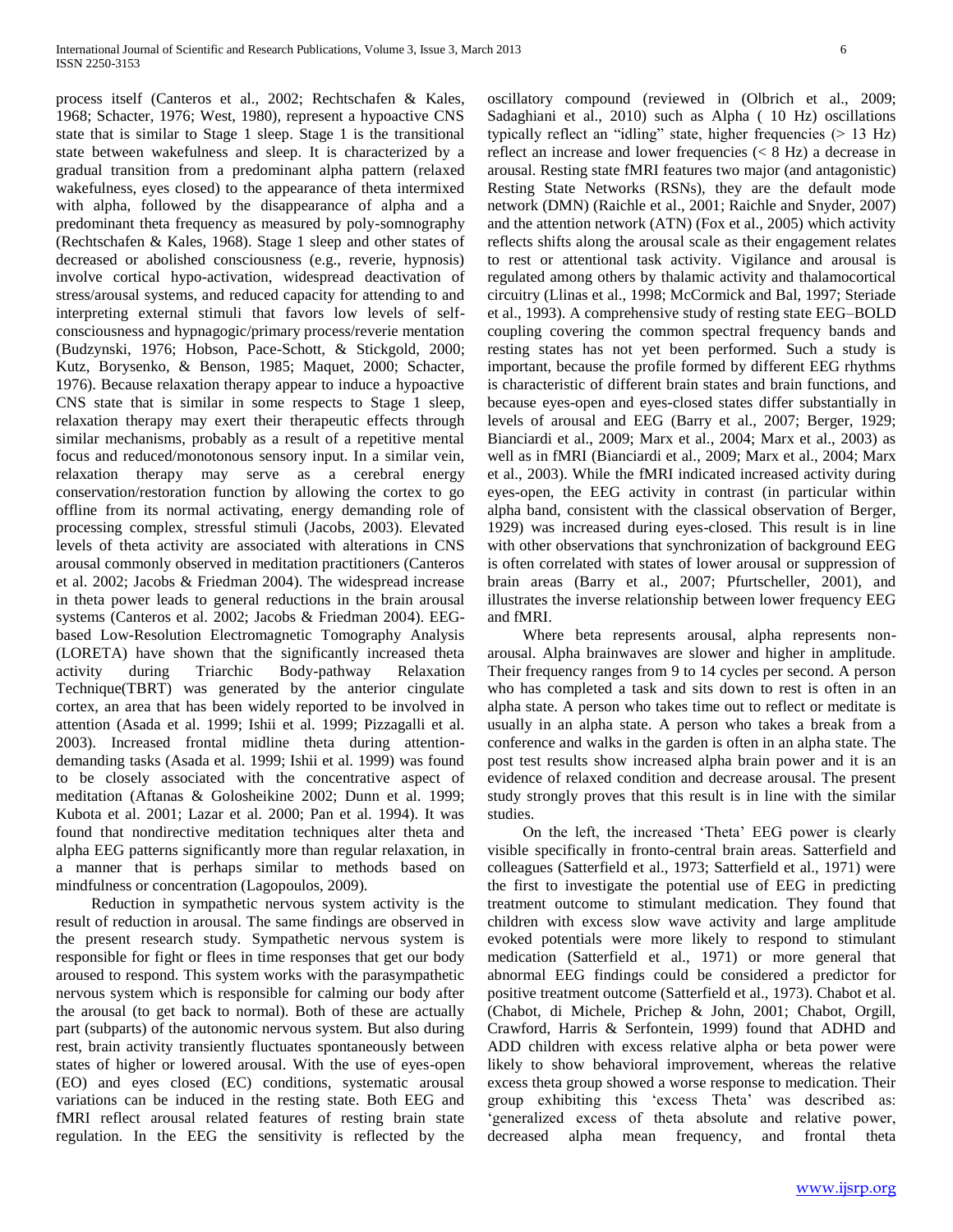hypercoherence'. Note the mentioning of decreased alpha mean frequency, suggesting that in fact they were looking at a combined group of excess theta and slowed alpha power frequency. The function of the hippocampal theta rhythm is not clearly understood. Green and Arduini, in the first major study of this phenomenon, noted that hippocampal theta usually occurs together with desynchronized EEG in the neocortex, and proposed that it is related to arousal. Vanderwolf and his colleagues, noting the strong relationship between theta and motor behavior, have argued that it is related to sensorimotor processing. Another school, led by John O'Keefe, has suggested that theta is part of the mechanism animals use to keep track of their location within the environment. The most popular theories, however, link the theta rhythm to mechanisms of learning and memory. (Hasselmo, 2005)

In the present study the ADHD-HI case shows increased theta/alpha ratio in post test than pre test. It is obvious from this result that relaxation therapy produces hypoarousal state among ADHD case. EEG studies of children with ADHD have revealed a relatively consistent picture that includes an excess of slowwave EEG activity (Predominantly theta) and increased theta/alpha and theta/beta ratios that are more predominant in children with ADHD combined than inattentive type. These results are generally in accord with theories that propose cortical hypoarousal in ADHD (sergeant, 2000). The point in time when theta activity supersedes alpha activity, the so-called theta/alpha "crossover", is commonly associated with loss of consciousness and the onset of early sleep stages (John Gruzelier, 2006). Earlier evidence shows that muscle relaxation training was effective to some extent in enhancing hypnotisability (Leva, 1974). Elevating the theta/alpha ratio is a widely used clinical and optimal performance EEG-neurofeedback protocol which we have recently validated (Gruzelier, 2005). It was originally developed to produce an hypnogogic state for the purpose of enhancing creativity when benefits were found in enhanced well being and psychic integration (Budzynski, 1972).

#### VII. CONCLUSION

All these results give a valuable contribution in understanding the brain dynamics. However, despite all the advances due to the development of new techniques and experiments, is still very little what we know about this topic. The attempts to understand the dynamics of the brain by analyzing the EEG is like trying to understand the conversations occurring in a building by analyzing a sound recorded from far away. Divergent stages and apartments are making divergent tasks, and we are not able to get inside and see what is going on. The EEG, the sound recorded from far away, is still one of our main tools to access to one of the most unknown and complex systems in nature, "One of the Still Elusive Treasures of Science".

#### ACKNOWLEDGMENT

We mention our deep sense of gratitude to University Grants Commission for Junior Research Fellowship and also we

would like to express our heartfelt thanks to all the children those who participated in our research, their parents, school authorities, neuro-physician and technicians.

#### **REFERENCES**

- [1] Aftanas, L. I., & Golosheikine, S. A. Human anterior and frontal midline theta and lower alpha reflect emotionally positive state and internalized attention: high-resolution EEG investigation of meditation. Neuroscience Letters 2001;310:57–60.
- [2] Aftanas, L. I., & Golosheikine, S. A. Non-linear dynamic complexity of the human EEG during meditation. Neuroscience Letters 2002;330:143–146.
- [3] American Psychiatric Association (APA). Diagnostic and Statistical Manual of Mental Disorders- Text Revision (4th ed.). Washington DC: American Psychiatric Association, 2000.
- [4] Anand, B., Chhina, G. S., & Singh, B. Some aspects of electroencephalographic studies in yogis. Electroencephalography and Clinical Neurophysiology 1961;13: 452–456.
- [5] Arambula, P., Peper, E., Kawakami, M., & Gibney, K. H. The physiological correlates of Kundalini yoga meditation: A study of a yoga master. Applied Psychophysiology and Biofeedback 2001;26:147–153.
- [6] Asada, H., Fukuda, Y., Tsunoda, S., Yamaguchi, M., & Tonoike, M. Frontal midline theta rhythms reflect alternative activation of prefrontal cortex and anterior cingulated cortex in humans. Neuroscience Letter 1999;274:29–32.
- [7] Ballinger, D., & Heine, P. Relaxation training for children: A script. Ophea Journal, Spring 1991;31-33.
- [8] Banquet, J. P. EEG and meditation. Electroencephalography and Clinical Neurophysiology 1972;33:454.
- [9] Banquet, J. P. Spectral analysis of the EEG in meditation. Electroencephalography and Clinical Neurophysiology 1973;35:143–151.
- [10] Barry, R.J., Clarke, A.R., Johnstone, S.J., Magee, C.A., Rushby, J.A. EEG differences between eyes-closed and eyes-open resting conditions. Clin Neurophysiol 2007;118:2765-2773.
- [11] Batty, M.J., Bonnington, S., Tang, B-K, Hawken, M.B., Gruzelier, J.H. Relaxation strategies and enhancement of hypnotic susceptibility: EEG neurofeedback, progressive muscle relaxation and self-hypnosis. Brain research Bulletin 2006;71:83-90.
- [12] Benson, H. The relaxation response. New York, William Morrow and Company, Inc., 1975.
- [13] Berger, H. Uber das electrenkephalogramm des menschen. Archiv fur Psychiatrie und Nervenkrankheiten 1929;87:527–570.
- [14] Bianciardi, M., Fukunaga, M., van Gelderen, P., Horovitz, S.G., de Zwart, J.A., Duyn, J.H. Modulation of spontaneous fMRI activity in human visual cortex by behavioral state. Neuroimage 2009;45:160-168.
- [15] Brandeis, D., Michel, M.C., Amzica, F. From neuronal activity to scalp potential fields. In: Michel, M.C., Koenig, T., Brandeis, D., Gianotti, L.R.R., Wackermann, J. (Eds.), Electrical Neuroimaging. Cambridge Unversity Press, New York, 2009;1-24.
- [16] Budzynski, T. "Biofeedback and twilight states of consciousness", in *Consciousness and self-regulation,* vol. 1, G. Schwartz & D. Shapiro (Eds.), New York: Plenum, 1976, pp. 131-141..
- [17] Budzynski.T.H., Stoyva.J.M., "Biofeedback techniques in behavior therapy", in *Biofeedback and Self Control* D. Shapiro, T.X. Barber, L., V. Dicara, J. Kamiya, N.B. Miller, & J.M. Stoyva (Eds.), Aldine, Chicago 1972, pp. 437-459.
- [18] Cajochen, C., Wyatt, J.K., Czeisler, C.A., Dijk, D.J. Separation of circadian and wake duration-dependent modulation of EEG activation during wakefulness. Neuroscience 2002;114:1047-1060.
- [19] Campbell, I.G., Feinberg, I. Longitudinal trajectories of non-rapid eye movement delta and theta EEG as indicators of adolescent brain maturation. Proc Natl Acad Sci U S A 2009;106:5177-5180.
- [20] Canteros, J. L., Atienza, M., Stickgold, R., & Hobson, J. A. Nightcap: A reliable system for determining sleep-onset latency. Sleep 2002;25:238– 245.
- [21] Chabot, R.J.,di Michele, F., Prichep, L., & John, E. R The clinical role of computerized EEG in the evaluation and treatment of learning and attention disorders in children and adolescents. The.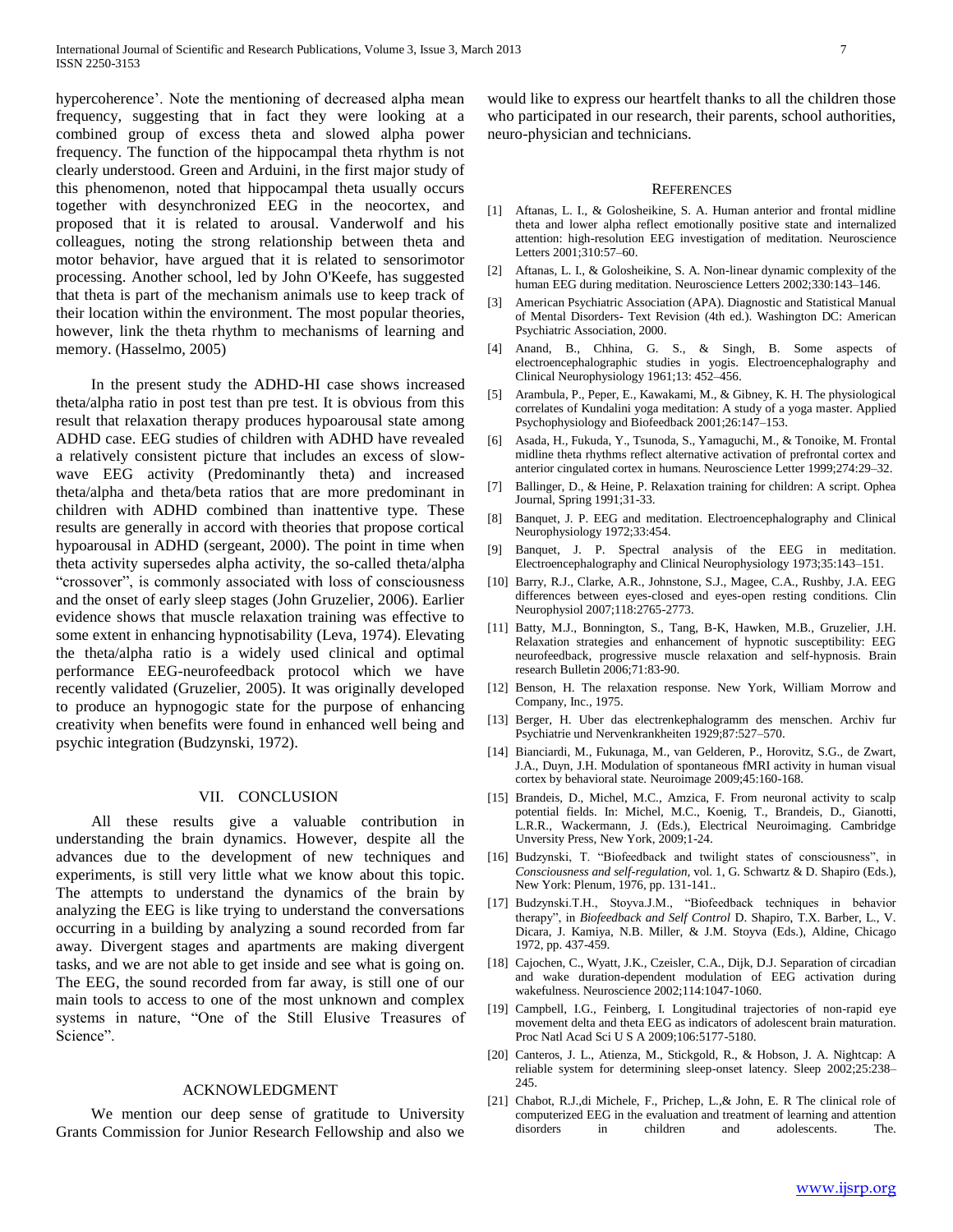Journal.of.Neuropsychiatry.and.Clinical. Neurosciences 2001;13(2):171D86.

- [22] Chabot, R. J., Orgill, A. A., Crawford, G., Harris, M. J., & Serfontein, G. Behavioral and electrophysiologic predictors of treatment response to stimulants in children with attention disorders.Journal.of.Child.Neurology 1999;14(6):343.
- [23] Chan E. The role of CAM in ADHD. J Dev Behave Pediatr 2002;19(2):313-26.
- [24] Chang, J. Using relaxation strategies in child and youth care practice. Child and Youth Care Forum 1991;20(3):155-169.
- [25] Cooper, N. R., Burgess, A. P., Croft, R. J., & Gruzelier, J. H. Investigating evoked and induced electroencephalogram activity in task-related alpha power increases during an internally directed attention task. Neuroreport 2006;17:205–208.
- [26] Cooper, N. R., Croft, R. J., Dominey, S. J. J., Burgess, A. P., & Gruzelier, J. H. Paradox lost? Exploring the role of alpha oscillations during externally vs. internally directed attention and the implications for idling and inhibition hypotheses. Int Job satisfaction Psychophysiol 2003;47:65–74.
- [27] Corby, J. C., Roth, W. T., Zarcone, V. P., & Kopell, B. S. Psychophysiological correlates of Tantric Yoga meditation. Archives of General Psychiatry 1978;35:571–577.
- [28] Crawford, J. R., & Garthwaite, P. H. Investigation of the single case in neuropsychology: Confidence limits on the abnormality of test scores and test score differences. Neuropsychologia 2002;40:1196-1208.
- [29] Crawford, J. R., & Howell, D. C. Comparing an individual's test score against norms derived from small samples. The Clinical Neuropsychologist 1998;12:482-486.
- [30] Dendato, K. M., & Diener, D. Effectiveness of cognitive/relaxation therapy and study skills training in reducing self-reported anxiety and improving the academic performance of test-anxious students. Journal of Counseling Psychology 1986;33:131-135.
- [31] De W Vos, S.J. & Schepers, J.M. Kognitiewe en persoonlikheidskorrelate van aandaggewing. Journal of Industrial Psychology 1993;19(3):23-29.
- [32] Donney VK, Poppen R. Teaching parents to conduct behavioural relaxation training with their hyperactive children. J Behav Ther Exp Psychiatry 1989;20:319-25.
- [33] Drew, Theta Brain Waves- A Guide To Understanding, 2008, Retrieved from http://4mind4life.com.
- [34] Dunn, B. R., Hartigan, J. A., & Mikulas, W. L. Concentration and mindfulness meditations: Unique forms of consciousness?
- [35] Applied Psychophysiology and Biofeedback, 1999;24(3):147–165.
- [36] Dynn F.M, Howell R.J. Relaxation training and its relationship to hyperactivity in boys. J Clin Psychology 1982;38:92-100.
- [37] Egner, T., Strawson, E., Gruzelier, J.H. EEG signature and phenomenology of alpha/theta neurofeedback training versus mock feedback. Applied Psychophysiology and Biofeedback 2002;27(4):261-270.
- [38] Elson, B. B., Hauri, D., & Conis, D. Physiological changes in Yoga meditation. Psychophysiology 1977;14:52–57.
- [39] Feindler, E, Marriott, S., & Iwata, M. Group anger control training for junior high school delinquents. Cognitive Therapy and Research 1984;8(3):299-311.
- [40] Fenwick, P. B., Donaldson, S., & Gillis, L. Metabolic and EEG changes during TM: An explanation. Biological Psychology 1977;5:101–118.
- [41] Fluellen, J. Developing mindful learner's model: A 21st century ecological approach. Paper presented at the world future society general assembly. Washington, DC, 1996.
- [42] Fox, M.D., Snyder, A.Z., Vincent, J.L., Corbetta, M., Van Essen, D.C., Raichle, M.E. The human brain is intrinsically organized into dynamic, anticorrelated functional networks. Proc Natl Acad Sci U S A 2005;102:9673-9678.
- [43] Fuchs, T., Birbaumer, N., Lutzenberger, W., Gruzelier, J. H., & Kaiser, J. Neurofeedback Treatment for Attention-Deficit/Hyperactivity Disorder in Children: A Comparison Wtih Methylphenidate. Applied Psychophysiology and Biofeedback, 2003;28(1):1-12.
- [44] Giedd, J.N., Blumenthal, J., Jeffries, N.O., Castellanos, F.X., Liu, H., Zijdenbos, A., Paus, T., Evans, A.C., Rapoport, J.L. Brain development during childhood and adolescence: a longitudinal MRI study. Nat Neurosci 1999;2:861-863.
- [45] Gogtay, N., Thompson, P.M. Mapping gray matter development: implications for typical development and vulnerability to psychopathology. Brain Cogn 2010;72:6-15.
- [46] Gogtay, N., Giedd, J.N., Lusk, L., Hayashi, K.M., Greenstein, D., Vaituzis, A.C., Nugent, T.F., 3rd, Herman, D.H., Clasen, L.S., Toga, A.W., Rapoport, J.L., Thompson, P.M. Dynamic mapping of human cortical development during childhood through early adulthood. Proc Natl Acad Sci U S A 2004;101:8174- 8179.
- [47] Goldbeck L, Schmid K. Effectiveness of autogenic relaxation training in children and adolescents with behavioural and emotional problems. J Am Acad Child Adolesc Psychiatry 2003; 42(9):1046-1054.
- [48] Goldman, R. I., Stern, J. M., Engel, J., Jr., & Cohen, M. S. Simultaneous EEG and fMRI of the alpha rhythm. NeuroReport, 2002;13: 2487–2492.
- [49] Green, J.D., Arduini, A.A. "The hippocampus". Physiol Rev 1964;44(6):561–608.
- [50] Gregg D. Jacobs & Richard Friedman. EEG Spectral Analysis of Relaxation Techniques. Applied Psychophysiology and Biofeedback 2004;29(4):245- 254.
- [51] Gruzelier.J.H., Egner.T, Critical validation studies of neurofeedback., Child and Adolescent Psychiatr Clinics of North America (2005); 14:83-104.
- [52] Harrison, L. J., Manocha, R., & Rubia, K. Sahaja Yoga Meditation as a Family Treatment Programme for Children with Attention Deficit-Hyperactivity Disorder. Clinical Child Psychology and Psychiatry 2004;9(4):479-497.
- [53] Hasselmo, ME; Eichenbaum H. Hippocampal mechanisms for the context dependent retrieval Neural Networks 2005;18 (9):1172–90.
- [54] Hebert, R., & Lehman, D. Theta bursts: An EEG pattern in normal participants practicing the Type of Management technique. Electroencephalography and Clinical Neurophysiology 1977;42:397–405.
- [55] Hirai, T. Psychophysiology of Zen. Igaku Shoin: Tokyo, 1974.
- [56] Hobson, J. A., Pace-Schott, E. F., & Stickgold, R. Consciousness: Its vicissitudes in waking and sleep. In M. Gazzaniga (Ed.), The new cognitive neurosciences. Cambridge, MA: MIT Press, 2000; 1341–1354.
- [57] Hollup., Are Holen., Svend Davanger., & Oyvind Ellingsen. Increased theta and alpha EEG activity during nondirective meditation. The Journal of Alternative and Complementary Medicine 2009;15(11):1187-1192.
- [58] Ishii, R., Shinosaki, K., Ukai, S., Inouye, T., Ishihara, T., Yoshimine, T., Hirabuki, N., Asada, H., Kihara, T., Robinson, S. E., & Takeda, M. Medial prefrontal cortex generates frontal midline theta rhythm. NeuroReport 1999;10:675–679.
- [59] Jacobs, G. D. The ancestral mind. New York: Viking,2003.
- [60] Jacobs, G. D., & Friedman, R. EEG spectral analysis of relaxation techniques. Applied Psychophysiology and Biofeedback 2004;29:245–254.
- [61] Jacobs, G. D., & Lubar, J. F. Spectral analysis of the central nervous system effects of the relaxation response elicited by autogenic training. Behavioral Medicine 1989;15:125–132.
- [62] Jensen, O., Gelfand, J., Kounios, J., & Lisman, J. E. Oscillations in the alpha band, 9–12 Hz increase with memory load during retention in a shortterm memory task. Cereb Cortex 2002;12:877–882.
- [63] Johann M Schepers. The Construction and Evaluation of an Attention Questionnaire. SA Journal of Industrial Psychology 2007;33 (2):16-24.
- [64] John, E.R., Prichep, L.S., Kox, W., Valdes-Sosa, P., Bosch-Bayard, J., Aubert, E., Tom, M., di Michele, F., Gugino, L.D. Invariant reversible QEEG effects of anesthetics. Conscious Cogn 2001;10:165-183.
- [65] John Gruzelier, "Theta Synchronisation of Hippocampal and Long Distance Circuitry in the Brain: Implications for EEG-Neurofeedback and Hypnosis in the Treatment of PTSD", in *Novel Approaches to the Diagnosis and Treatment of Posttraumatic Stress Disorder by Nato security through science series E: Human and societal Dynamics*, vol. 6, M.J. Roy, Ed. IOS Press, Netherlands 2006, pp. 13-22.
- [66] Kasamatsu, A.,&Hirai, T. An EEG study on the Zen meditation. Folia Psychiatrica Neurologica Japanica 1966;20:315–336.
- [67] Khilnani S, Field T, Hernandez-Reif M et. al. Adolescents with ADHD. Adolescence 2003;38(152):623-38.
- [68] Kiselica, M., Baker, S., Thomas, R., & Reedy, S. Effects of stress inoculation training on anxiety, stress, and academic performance among adolescents. Journal of Counseling Psychology 1994;41:335-342.
- [69] Klein SA, Deffenbacher JL. Relaxation and exercise for hyperactive impulsive children. Percept Mot Skills 1977;45:1159-62.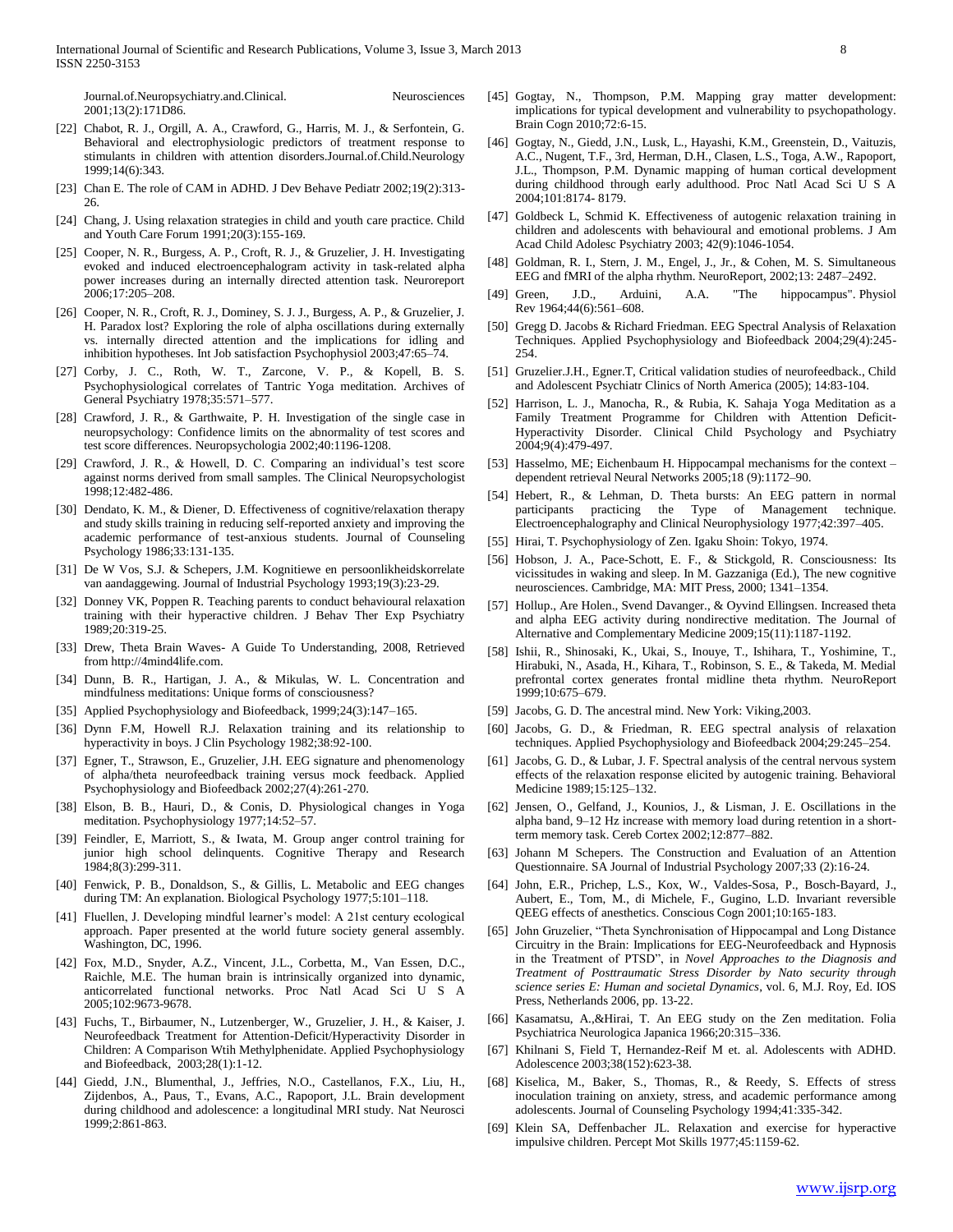- [91] Pagano, R. R., Rose, R. M., Stivers, R. M., & Warrenburg, S. Sleep during transcendental meditation. Science 1976;191:308–310.
- [70] Klimesch, W. EEG alpha and theta oscillations reflect cognitive and memory performance: a review and analysis. Brain Res Brain Res Rev 1999;29:169-195. [71] Klimesch, W., Doppelmayr, M., Schwaiger, J., Auinger, P., & Winkler, T.
- 'Paradoxical' alpha synchronization in a memory task. Cogn Brain Res 1999;7:493–501.
- [72] Kubota, Y., Sato, W., Toichi, M., Murai, T., Okada, T., & Hayashi, A. Frontal midline theta rhythm is correlated with cardiac autonomic activities during the performance of an attention demanding meditation procedure. Cognitive Brain Research 2001;11: 281–287.
- [73] Kutz, I., Borysenko, J., & Benson, H. Meditation and psychotherapy: A rationale for the integration of dynamicpsychotherapy, the relaxation response, and mindfulness meditation. American Journal of Psychiatry 1985;142:1–8.
- [74] Lagopoulos., Jian Xu., Inge Rasmussen., Alexandra Vik., Gin. S. Malhi., Carl F. Eliassen., Ingrid E. Arntsen., Jardar G. Saether., Stig Aftanas, L. I., & Goloecheikine, S. A. Human anterior and frontal midline theta and lower alpha reflect emotionally positive state and internalized attention: highresolution EEG investigation of meditation. Neuroscience Letters 2001;310:57-60.
- [75] Lagopoulous, J., Xu,J., Rasmussen, I., Vik, A., Malhi, G.S., Eliassen, C.F., Arntsen, I.E., Saether, J.G., Hollup, S., Holen, A., Davanger, S., Ellingsen, O. Increased theta and alpha EEG activity during nondirective meditation. J Altern Completment Med 2009;15(11):1187-1192.
- [76] Lazar, S. W., Bush, G., Gollub, R. L., Fricchione, G. L., Khalsa, G., & Benson, H. Functional brain mapping of the relaxation response and meditation. NeuroReport 2000;11(7):1581–1585.
- [77] Lee, M. S., Bae, B. H., Ryu, H., Sohn, J. H., Kim, S. Y., & Chung, H. T. Changes in alpha wave and state anxiety during Chun Do Sun Bup Qitraining in trainees with open eyes. American Journal of Chinese Medicine 1977; 25: 289–299.
- [78] Leva.R.A, Modification of hypnotic susceptibility through audiotape relaxation training: preliminary report, Percept. Mot. Skills 1974;99:872– 874.
- [79] Llinas, R., Ribary, U., Contreras, D., Pedroarena, C., The neuronal basis for consciousness. Philos Trans R Soc Lond B Biol Sci 1998;353:1841-1849.
- [80] Llinas, R.R., Ribary, U., Jeanmonod, D., Kronberg, E., Mitra, P.P. Thalamocortical dysrhythmia: A neurological and neuropsychiatric syndrome characterized by magnetoencephalography. Proc Natl Acad Sci U S A 1999;96:15222-15227.
- [81] Llinas, R., Urbano, F.J., Leznik, E., Ramirez, R.R., vanMarle, H.J. Rhythmic and dysrhythmic thalamocortical dynamics: GABA systems and the edge effect. Trends Neurosci 2005;28:325-333.
- [82] Maquet, P. Functional neuroimaging of normal human sleep by positron emission tomography. Journal of Sleep Research 2000;9:207–231.
- [83] Margolis, H. Relaxation training: A promising approach for helping exceptional learners. International Journal of Disability, 1990;37(3):215- 234.
- [84] Maria Hernandex-Reif, Tiffany M. Field, Eric Thimas. Attention Deficit Hyperactivity Disorder: Benefits from Tai Chi, Tai Chi: Pilot Study 2001;5(2):120-123.
- [85] Marx, E., Deutschlander, A., Stephan, T., Dieterich, M., Wiesmann, M., Brandt, T. Eyes open and eyes closed as rest conditions: impact on brain activation patterns. Neuroimage 2004;21,1818-1824.
- [86] Marx, E., Stephan, T., Nolte, A., Deutschlander, A., Seelos, K.C., Dieterich, M., Brandt, T. Eye closure in darkness animates sensory systems. Neuroimage 2003;19:924-934.
- [87] McCormick, D.A., Bal, T. Sleep and arousal: thalamocortical mechanisms. Annu Rev Neurosci 1997;20:185-215.
- [88] Napoli, M. Stress management and reduction of aggression in grade school children. In M. Martinez (Ed.), Prevention and control of aggression and the impact on its victims). Boston: Kluwer Academic/Plenum Publishers, 2002;169-172.
- [89] Norlander, T., Moas, L., & Archer, T. Noise and stress in primary and secondary school children: Noise reduction and increased concentration ability through a short but regular exercise and relaxation program. School Effectiveness and School Improvement 2005;16(1):91-99.
- [90] Pfurtscheller, G. Functional brain imaging based on ERD/ERS. Vision Res 2001;41:1257-1260.
- [92] Pan, W., Zhang, L., & Xia, Y. The difference in EEG theta waves between concentrative and non-concentrative qigong states: Power spectrum and topographic mapping study. Journal of Traditional Chinese Medicine 1994;14:212–218.
- [93] Peck, H. L., Kehle, T. J., Bray, M. A., & Theodore, L. A. Yoga as an intervention for children with attention problems. School Psychology Review 2005;34(3):415-424.
- [94] Pizzagalli, D. A., Oakes, T. R., & Davidson, R. J. Coupling of theta activity and glucose metabolism in the human rostral anterior cingulate cortex: an EEG/PET study of normal and depressed subjects. Psychophysiology 2003;40:939–949.
- [95] Powell, L., Gilchrist, M., & Stapley, J. A journey of self-discovery: An intervention involving massage, yoga and relaxation for children with emotional and behavioural difficulties attending primary schools. European Journal of Special Needs Education 2008;23(4):403-412.
- [96] Olbrich, S., Mulert, C., Karch, S., Trenner, M., Leicht, G., Pogarell, O., Hegerl, U., EEG–vigilance and BOLD effect during simultaneous EEG/fMRI measurement. Neuroimage 2009; 45:319-332.
- [97] Rael Cahn. B., & John Polich. Meditation States and Traits: EEG, ERP, and Neuroimaging Studies. Psychological Bulletin 2006;132(2):180–211.
- [98] Raichle, M.E., MacLeod, A.M., Snyder, A.Z., Powers, W.J., Gusnard, D.A., Shulman, G.L. A default mode of brain function. Proc Natl Acad Sci U S A 2001;98:676-682.
- [99] Raichle, M.E., Snyder, A.Z. A default mode of brain function: a brief history of an evolving idea. Neuroimage 2007;37:1083-1090.
- [100]Ray, W. J., & Cole, H. W. EEG alpha activity reflects attentional demands, and beta activity reflects emotional and cognitive processes. Science 1985;228:750–752.
- [101]Raymer R, Poppen R. Behavioural relaxation training with hyperactive children. J Behav Ther Exp Psychiatry 1985;16:309-16.
- [102]Rechtschafen, A., & Kales, A. A manual for standardized terminology, techniques, and scoring for sleep stages of human participants. Los Angeles: Brain Information Service/Brain Research Institute 1968.
- [103]Robert Myers. ADHD kids helped by relaxation techniques, 2010. Retrieved December 2, 2012, from the Empowering Parents-Child Behavior Help 2010 website: http://www.empoweringparents.com.
- [104]Ryan,M. An innovative violence-prevention program in teaching young children skills for life: Lesson 1-Self-control. The Arizona Republic, 2000;22-23.
- [105]Sadaghiani, S., Scheeringa, R., Lehongre, K., Morillon, B., Giraud, A.L., Kleinschmidt, A. Intrinsic connectivity networks, alpha oscillations, and tonic alertness: a simultaneous electroencephalography/functional magnetic resonance imaging study. J Neurosci 2010;30:10243-10250.
- [106]Sadato, N., Nakamura, S., Oohashi, T., Nishina, E., Fuwamoto, Y., Waki, A., & Yonekura, Y. Neural networks for generation and suppression of alpha rhythm: A PET study. NeuroReport 1998;9:893–897.
- [107]Satterfield, J. H., Cantwell, D. P., Saul, R. E., Lesser, L. I., & Podosin, R. L. Response to stimulant drug treatment in hyperactive children: Prediction from EEG and neurological findings. J. Autism.Child.Schizophr 1973;3(1):36-48.
- [108]Satterfield, J.H., Lesser, L. I., & Podosin, R. L. Evoked cortical potentials in, hyperkineticchildren. California.Medicine 1971;115(3):48.
- [109]Schacter, D. The hypnagogic state: A critical review of the literature. Psychological Bulletin 1976;83:452–481.
- [110]Sergeant, J. The cognitive-energetical model: An empirical approach to Attention Deficit Hyperactivity Disorder. Neuroscience & Biobehavioral Reviews 2000;24:7-12.
- [111]Shillingford, J., & Shillingford-Mackin, R. Enhancing self-esteem through wellness programs. The Elementary School Journal 1991; 91:457-466.
- [112]Stigsby, B., Rodenburg, J. C., & Moth, H. B. EEG findings during mantra meditation: A controlled, qualitiative study of experienced meditators. Electroencephalography and Clinical Neurophysiology 1981;5:434–442.
- [113]Steriade, M., McCormick, D.A., Sejnowski, T.J. Thalamocortical Oscillations in the Sleeping and Aroused Brain. Science 1993;262:679-685.
- [114]Sympathetic Nervous System. *Psychology Glossary.* Retrieved from http://www.alleydog.com